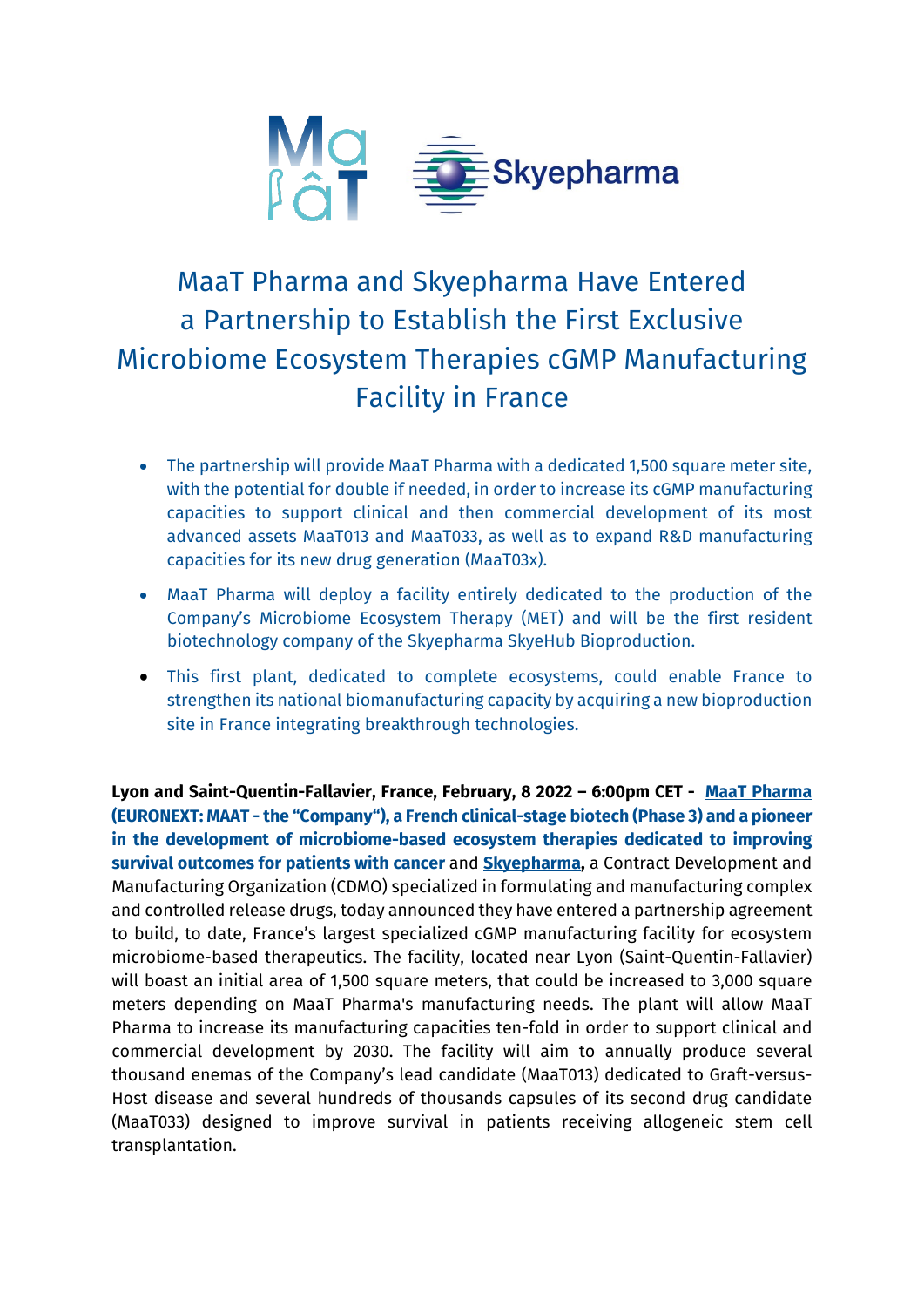A designated area will be dedicated to R&D and clinical manufacturing of the MaaT03X range by 2030, using MaaT Pharma's innovative ecosystem co-fermentation technology to increase response rate in immunotherapy treatments.

*"As we enter Phase 3 with our lead product MaaT013, the agreement with Skyepharma will allow us to scale up manufacturing to meet product demands, including commercial launch. We can look forward to expanding our product portfolio for cancer patients with serenity,"* **commented Hervé Affagard, Co-founder and CEO of MaaT Pharma.** *"This partnership is fully in line with France's ambition, as stated in the 2030 innovation plan for health, to become a nation at the forefront of biotherapies and ensure health independence in biomanufacturing. The emerging microbiome industry could open up an opportunity to position France as a leader."* 

**David Lescuyer, Managing Director of Skyepharma added,** *"SkyeHub will increase cGMP production capacity for microbiome-based drugs in France. Our partnership acts as a value booster as each company brings its know-how and expertise."*

Under the terms of the agreement, which follows a bilateral letter of intent signed in September 2021 and whose financial conditions remain confidential, MaaT Pharma will have a dedicated facility within SkyeHub Bioproduction and construction will be financed by Skyepharma. It is planned that the production site, expected to be operational in 2023, will host MaaT Pharma's team and proprietary equipment. In this context, the Lyon-based biotech will retain controlling oversight of the R&D as well as clinical and commercial production of its diverse portfolio of enema and capsule drug candidates. In addition to providing the cGMP building, Skyepharma will also provide its extensive expertise in product quality standards, regulatory affairs, certification, and large-scale production.

This new plant will also allow MaaT Pharma to accelerate the development of MaaT03X, its new generation of drug candidates, using its unique proprietary microbiome ecosystem cofermentation technology, for which the Company was recently awarded two public grants (Plan France Relance and the 4th *Programme d'Investissements d'Avenir* (PIA4)). This new oral class of MET products includes hundreds of species and is tailor-made based on clinical data.

# **About MaaT Pharma**

MaaT Pharma, a clinical stage biotechnology company, has established a complete approach to restoring patient-microbiome symbiosis in oncology. Committed to treating cancer and graft-versushost disease (GvHD), a serious complication of allogeneic stem cell transplantation, MaaT Pharma has already achieved proof of concept in a Phase II clinical trial in acute GvHD. Our powerful discovery and analysis platform, gutPrint®, supports the development and expansion of our pipeline by determining novel disease targets, evaluating drug candidates, and identifying biomarkers for microbiome-related conditions.

The company's Microbiome Ecosystem Therapies are produced through a standardized cGMP manufacturing and quality control process to safely deliver the full diversity of the microbiome, in liquid and oral formulations. MaaT Pharma benefits from the commitment of world-leading scientists and established relationships with regulators to support the integration of the use of microbiome therapies in clinical practice.